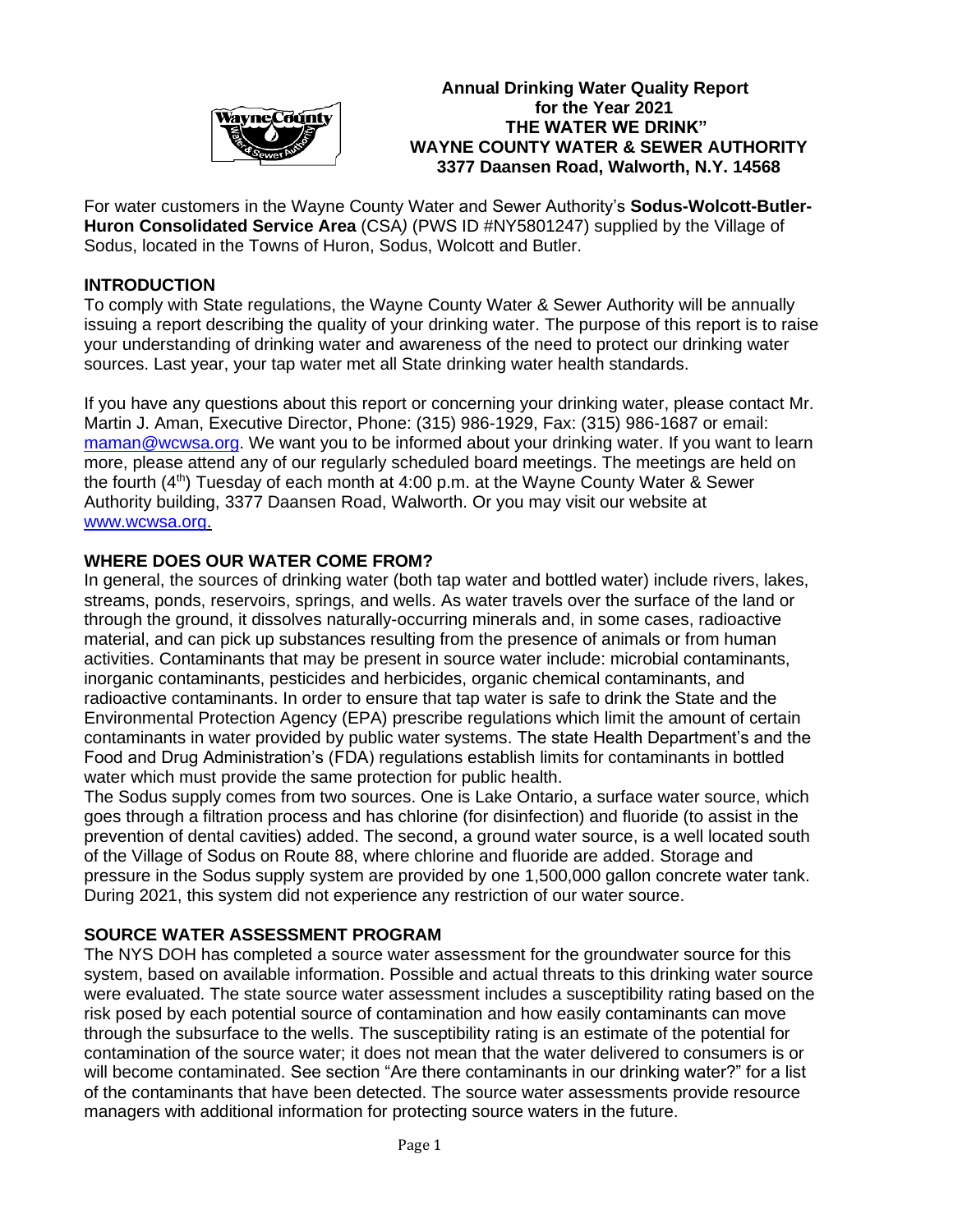As mentioned before, some of this water is derived from one drilled well. The source water assessment has rated this well as having a medium-high susceptibility to microbials, nitrates, metals, pesticides, petroleum products, industrial solvents, and other industrial contaminants. These ratings are due primarily to the close proximity of pasture in the assessment area. In addition, the well draws from an unconfined aquifer of unknown hydraulic conductivity. Please note that, while the source water assessment rates the Village of Sodus well as being susceptible to microbials, this water is disinfected to ensure that the finished water delivered into your home meets the New York State drinking water standards for microbial contamination. A copy of this assessment, including a map of the assessment area, can be obtained by contacting us.

#### **FACTS AND FIGURES**

This water system serves approximately 6,339 people through 2,113 service connections. The amount of water purchased was approximately 198 million gallons. The total amount of water delivered to customers in 2021, including wholesale customers Village of Sodus Point and Cayuga County Water Authority was approximately 165 million gallons., with unsold water in this area used for firefighting and flushing of mains, as well as lost water through leaks, slowed meters, unauthorized use of water, etc. In 2021, water customers were charged \$4.70 per 1,000 gallons of water, and a \$25.00 basic service charge per quarter. This rate would result in an annual water charge of \$335.00 for a customer using 50,000 gallons per year, an average use for a family of three. \*\*\*The basic service charge reflects a  $\frac{3}{4}$ " – 1  $\frac{1}{2}$ " meter; meters larger than 1  $\frac{1}{2}$ " have a basic service charge based on size and type of meter.

## **ARE THERE CONTAMINANTS IN OUR DRINKING WATER?**

As the State regulations require, we routinely test your drinking water for numerous contaminants. These contaminants include: total coliform, turbidity, inorganic compounds, nitrate, nitrite, lead and copper, volatile organic compounds, total trihalomethanes, haloacetic acids, radiological and synthetic organic compounds. The Wayne County Water & Sewer Authority and its suppliers send their samples to independent New York State certified water quality testing laboratories. The accompanying table depicts which compounds were detected in your drinking water. The State allows us to test for some contaminants less than once per year because the concentrations of these contaminants do not change frequently. Some of our data, though representative, are more than one year old.

It should be noted that all drinking water, including bottled drinking water, may reasonably be expected to contain at least small amounts of some contaminants. The presence of contaminants does not necessarily indicate that water poses a health risk. More information about contaminants and potential health effects can be obtained by calling the EPA's Safe Drinking Water Hotline (800) 426-4791, or log on to EPA's Drinking Water Website **[www.epa.gov/safewater/](http://www.epa.gov/safewater/)**. If you have questions or concerns about the quality of your water, please feel free to contact the Authority or the local office of the NYSDOH.

 **Mr. Martin J. Aman Ms. Sheryl Robbins Wayne County Water & Sewer Authority MYS Department of Health**  3377 Daansen Road 624 Pre-emption Road Walworth, NY 14568 Geneva, NY 14456 (315) 986-1929 (315) 789-3030  **[www.wcwsa.](http://www.wcwsa/)org [www.health.ny.gov](http://www.health.ny.gov/)**

The Wayne County Water and Sewer Authority is required to collect and analyze at least eight (8) total coliform samples from various points within the Sodus-Wolcott-Huron-Butler Consolidated Service Area per month. One (1) sample exceeded New York State Health Department of EPA drinking water standards for total coliform. All repeat samples proved to be negative so no violation occurred.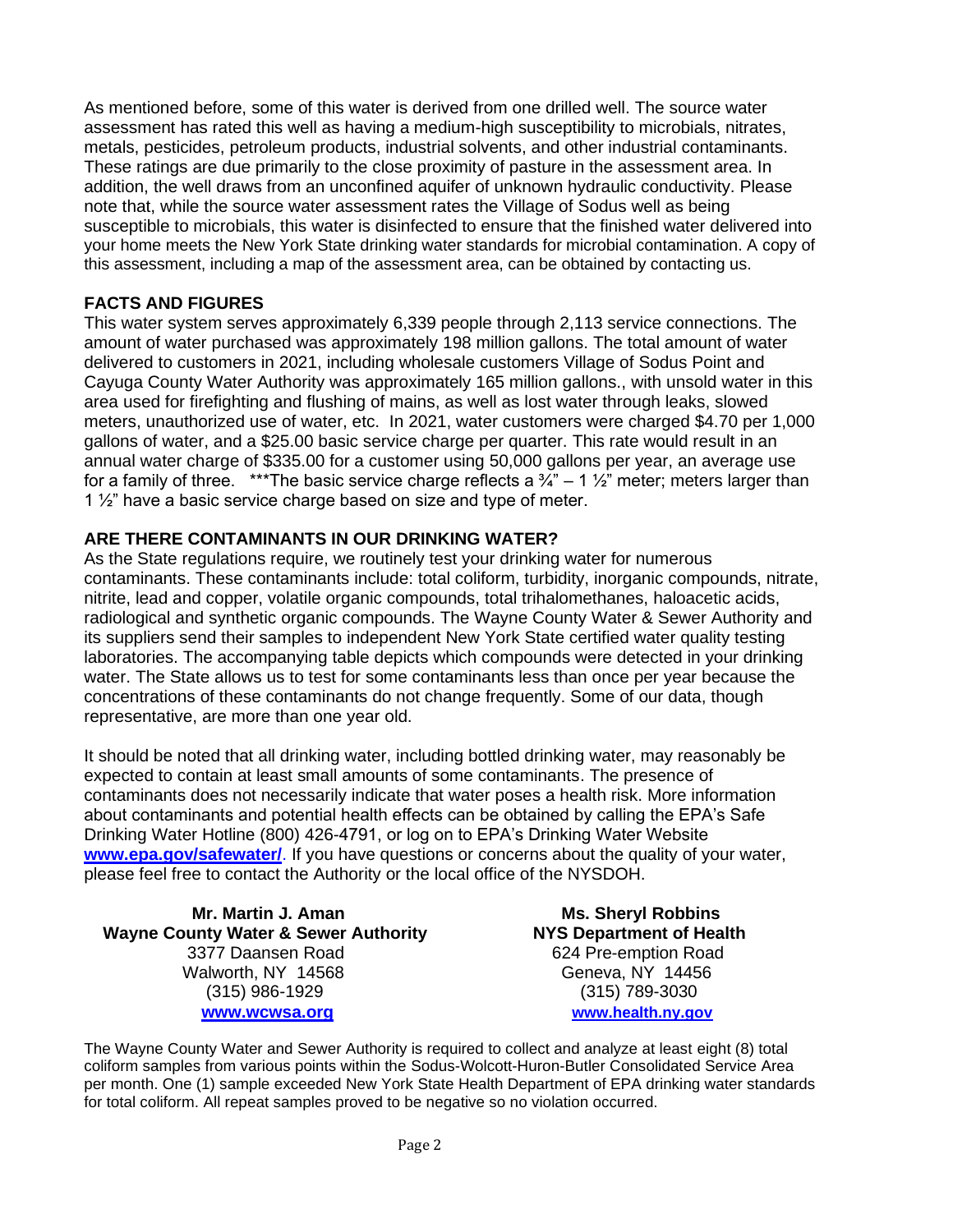| <b>Contaminant</b>    | <b>Violation</b><br>Yes/No | Date of<br><b>Sample</b> | Level<br><b>Detected</b> | <u>Unit</u><br>Measured | <b>MCLG</b> | <b>Regulatory</b><br><u>Limit</u>                   | <b>Likely Source</b><br>Contamination      |
|-----------------------|----------------------------|--------------------------|--------------------------|-------------------------|-------------|-----------------------------------------------------|--------------------------------------------|
| <b>Total Coliform</b> | No                         | 8/10/21                  | positive<br>sample       | N/A                     |             | TT-2 or more<br>positive<br>samples in one<br>month | Naturally<br>present in the<br>environment |

The accompanying table shows the **detected results only** of monitoring for the period of January 1<sup>st</sup> to December 31<sup>st</sup> 20, and any detected results taken in the past 5 years.

| <b>Contaminant Units Violation MCLG</b>   |            | Yes/No    |                | <b>MCL</b>     | Date of<br><b>Sample</b> | <b>WCWSA</b>          | <b>Village of</b><br><b>Sodus</b><br>(Lake | <b>Village of</b><br><b>Sodus</b><br>(Well | <b>Likely Source</b>                                                                                                                          |
|-------------------------------------------|------------|-----------|----------------|----------------|--------------------------|-----------------------|--------------------------------------------|--------------------------------------------|-----------------------------------------------------------------------------------------------------------------------------------------------|
|                                           |            |           |                |                |                          |                       | Supply)                                    | Supply)                                    |                                                                                                                                               |
| Barium                                    | mg/l       | <b>No</b> | $\overline{2}$ | $\overline{2}$ | 2021                     | N/A                   | 0.0225                                     | 0.131                                      | Erosion of natural<br>deposits                                                                                                                |
| Asbestos                                  | <b>MFL</b> | <b>No</b> | $\overline{7}$ | $\overline{7}$ | 2020                     | 4                     | N/A                                        | N/A                                        | Decay of asbestos<br>cement;<br>watermains;<br>erosion of natural<br>deposits                                                                 |
| Total<br>Trihalomethanes<br>*footnote #4  | ug/l       | <b>No</b> | N/A            | 80             | 2021                     | 47.75<br>$(28-80)$    | 28.7<br>$(16.5 - 34.8)$                    | 28.7                                       | By-product of drinking<br>(16.5-34.8) water chlorination                                                                                      |
| Haloacetic<br>Acids (HAA5)<br>*footnote 4 | ug/l       | <b>No</b> | N/A            | 60             | 2020                     | 27.75<br>$(13-60)$    | 15.1<br>$(7.2 - 14.4)$                     | 15.1<br>$(7.2 - 14.4)$                     | By-product of drinking<br>water chlorination                                                                                                  |
| Copper<br>*footnote #1                    | ug/l       | <b>No</b> | 1300           | $AL=1300$      | 2021                     | 210<br>$(6.5 - 2000)$ | 210                                        | 210                                        | Corrosion of<br>(6.5 - 2000) (6.5 - 2000) household plumbing<br>systems; erosion of<br>natural deposit<br>leaching from wood<br>preservatives |
| Lead<br>*footnote #2                      | ug/l       | <b>No</b> | 15             | $AL=15$        | 2021                     | 5.9<br>$(ND-29)$      | 5.9<br>$(ND-29)$                           | 5.9<br>$(ND-29)$                           | Corrosion of<br>household plumbing<br>systems, erosion of<br>natural deposits                                                                 |
| Gross Alpha                               | pCi/L      | <b>No</b> | $\mathbf 0$    | 15             | 2020                     | N/A                   | 0.263                                      | 0.66<br>(2014)                             | Erosion of natural<br>deposits                                                                                                                |
| <b>Gross Beta</b>                         | pCi/L      | <b>No</b> | $\mathbf 0$    | 50             | 2020                     | N/A                   | 0.124                                      | 1.32<br>(2014)                             | Decay of natural<br>deposits and manmade<br>emissions                                                                                         |
| Uranium                                   | ug/l       | <b>No</b> | $\mathbf 0$    | 30             | 2020                     | N/A                   | 0.252                                      | 0.36<br>(2014)                             | Erosion of natural<br>deposits                                                                                                                |
| Radium 226                                | pCi/L      | <b>No</b> | N/A            | 5              | 2020                     | <b>NA</b>             | 0.336                                      | 0.47<br>(2014)                             | Erosion of natural<br>deposits                                                                                                                |
| Radium 228                                | pCi/L      | <b>No</b> | N/A            | 5              | 2020                     | N7A                   | 0.148                                      | 0.8<br>(2014)                              | Erosion of natural<br>deposits                                                                                                                |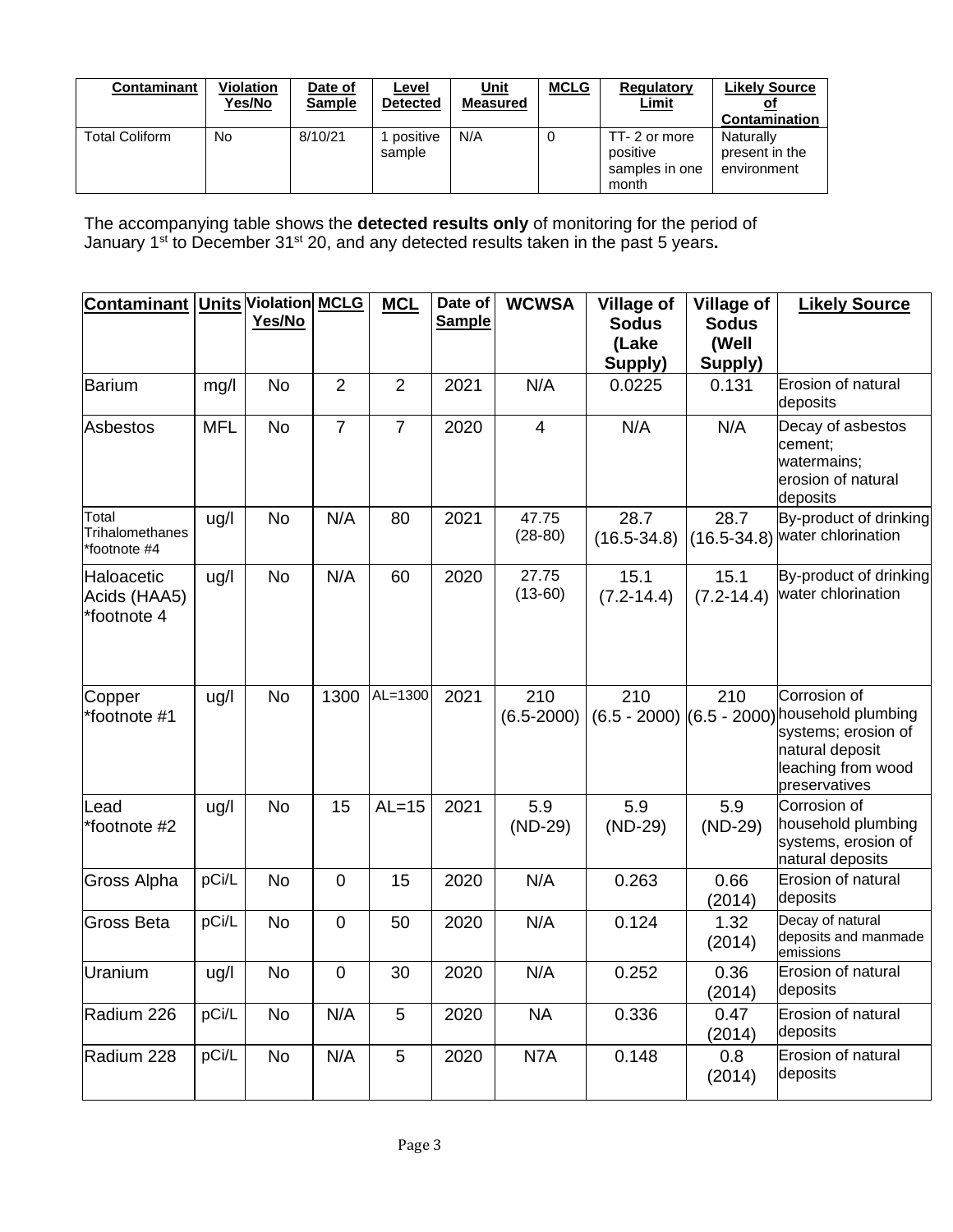| Contaminant                               |            | <b>Units Violation MCLG</b><br>Yes/No |     | <b>MCL</b>                           | Date of<br><b>Sample</b> | <b>WCWSA</b> | <b>Village of</b><br><b>Sodus</b><br>(Lake<br>Supply) | Village of<br><b>Sodus</b><br>(Well Supply) | <b>Likely Source</b>                                                                                                                           |
|-------------------------------------------|------------|---------------------------------------|-----|--------------------------------------|--------------------------|--------------|-------------------------------------------------------|---------------------------------------------|------------------------------------------------------------------------------------------------------------------------------------------------|
| Turbidity<br>*footnote #3                 | <b>NTU</b> | <b>No</b>                             | N/A | $NTU=5$                              | 2020                     | <b>NA</b>    | Max 1.90                                              | N/A                                         | Soil Runoff                                                                                                                                    |
| Turbidity<br>*footnote #3                 | <b>NTU</b> | No                                    | N/A | TT=95% of<br>samples $\lt$<br>$or =$ | 2020                     | <b>NA</b>    | 100%<br>$0.02 - 0.29$                                 | N/A                                         | Soil Runoff                                                                                                                                    |
| Fluoride                                  | mg/l       | <b>No</b>                             | 2.2 | 2.2                                  | 2021                     | <b>NA</b>    | $0.5 - 1.5$                                           | $0.5 - 1.5$                                 | Natural and additive<br>which promotes<br>strong teeth                                                                                         |
| <b>Nitrate</b>                            | mg/l       | No                                    | 5   | 10                                   | 2021                     | <b>NA</b>    | 0.32                                                  | 3.7                                         | Run off from fertilizer.<br>leaching from septic tanks,<br>erosion<br>of natural deposits                                                      |
| Synthetic<br>Organic<br>Chemicals         |            |                                       |     |                                      |                          |              |                                                       |                                             |                                                                                                                                                |
| Perflurooctane<br>Sulfonic Acid<br>(PFOS) | Ng/L       | <b>No</b>                             | N/A | 10                                   | 2021                     | N/A          | 3.4                                                   | <b>ND</b>                                   | Released into the<br>environment from<br>widespread use in<br>commercial and industrial<br>applications.                                       |
| Perflurooctane<br>Acid (PFOA)             | Ng/l       | <b>No</b>                             | N/A | 10                                   | 2021                     | N/A          | 2.0                                                   | <b>ND</b>                                   | Released into the<br>environment from<br>commercial and industrial<br>sources associated with<br>inactive and hazardous<br>waste sites.        |
| 1.4 Dioxane                               | Ug/l       | <b>No</b>                             | N/A | $\mathbf{1}$                         | 2021                     | N/A          | 0.034                                                 | <b>ND</b>                                   | Released into the<br>environment from<br>commercial and industrial<br>sources and is associated<br>with inactive and<br>hazardous waste sites. |

\***footnote #1 (Copper)** – This level represents the 90<sup>th</sup> percentile of the 30 sites tested. A percentile is a value on a scale of 100 that indicates the percent of a distribution that is equal to or below it. The 90<sup>th</sup> percentile is equal to or greater than 90% of the copper values detected at your water system. In this case, 30 samples were collected at your water system and the 90<sup>th</sup> percentile value was the 0.21 MG/l. The action level for copper was exceeded at one of the sites tested.

\***footnote #2 (Lead)** -The level presented represents the 90<sup>th</sup> percentile of the 30 samples collected. The action level for lead was exceeded at 1 of the sites tested.

\**footnote #3 (Turbidity)* - Turbidity is a measure of the cloudiness of the water. We test it because it is a good indicator of the effectiveness of the filtration system. At no time in 2021 did the turbidity exceed 1.0 NTU. State regulations require that turbidity must always be below 1 NTU. The regulations require that 95% of the turbidity samples collected have measurements below 0.3 NTU.

\**footnote #4 (LRAA)* - This level represents the highest locational running annual average (LRAA) calculated quarterly from data collected.

**Lead:** Lead in drinking water is rarely the sole cause of lead poisoning, but it can add to a person's total lead exposure. All potential sources of lead in the household should be identified and removed, replaced or reduced. Please visit our website, [www.wcwsa.org](http://www.wcwsa.org/) for more information on lead.

**Copper**: Copper is an essential nutrient, but some people who drink water containing copper in excess of the action level over a relatively short period of time could experience gastrointestinal distress. Some people who drink water containing in excess of the action level over many years could suffer liver or kidney damage. People with Wilson's Disease should consult their personal doctor.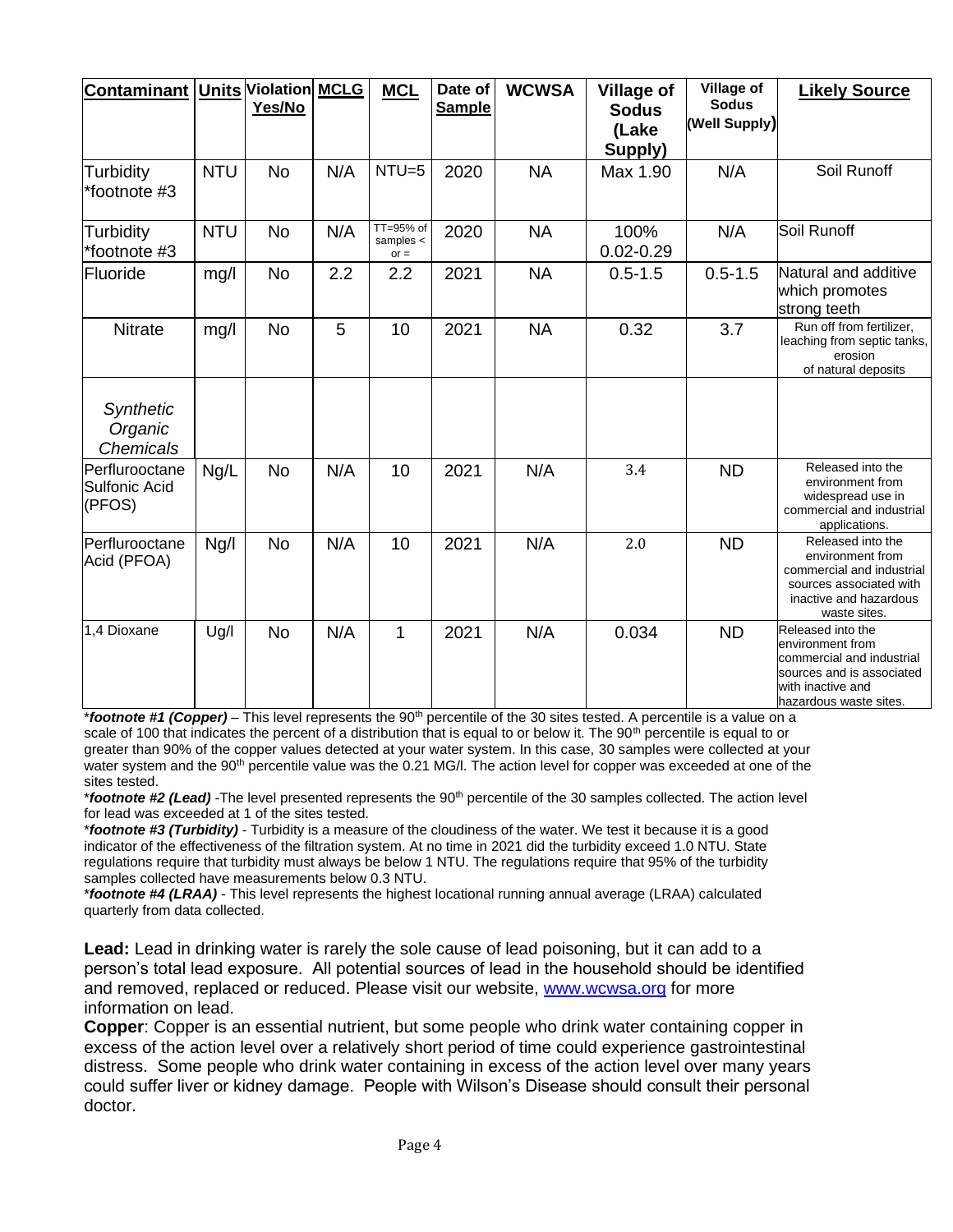# **DEFINITIONS OF TERMS IN TABLE**

*Maximum Contaminant Level (MCL)*: The highest level of a contaminant that is allowed in drinking water. MCLs are set as close to the MCLGs as feasible.

*Maximum Contaminant Level Goal (MCLG)*: The level of a contaminant in drinking water below which there is no known or expected risk to health. MCLGs allow for a margin of safety.

*Maximum Residual Disinfectant Level (MRDL)*: The highest level of a disinfectant allowed in drinking water. There is convincing evidence that addition of a disinfectant is necessary for control of microbial contaminants.

*Maximum Residual Disinfectant Level Goal (MRDLG)*: The level of a drinking water disinfectant below which there is no known or expected risk to health. MRDLGs do not reflect the benefits of the use of disinfectants to control microbial contamination.

*Action Level (AL)*: The concentration of a contaminant which, if exceeded, triggers treatment or other requirements which a water system must follow.

**Treatment Technique (TT)**: A required process intended to reduce the level of a contaminant in drinking water.

*Non-Detects (ND)*: Laboratory analysis indicates that the constituent is not present. **Not Sampled (NS)**: Not Sampled

*Nephelometric Turbidity Unit (NTU)*: A measure of the clarity of water. Turbidity in excess of 5 NTU is just noticeable to the average person.

*Milligrams per liter (mg/l)*: Corresponds to one part of liquid in one million parts of liquid (parts per million - ppm).

*Micrograms per liter (ug/l)*: Corresponds to one part of liquid in one billion parts of liquid (parts per billion - ppb).

*Nanograms per liter (ng/l)*: Corresponds to one part of liquid to one trillion parts of liquid (parts per trillion - ppt).

*Picograms per liter (pg/l)*: Corresponds to one part per of liquid to one quadrillion parts of liquid (parts per quadrillion – ppq).

**Picocuries per liter (pCi/L)**: A measure of the radioactivity in water.

*Millirems per year (mrem/yr)*: A measure of radiation absorbed by the body.

*Million Fibers per Liter (MFL)*: A measure of the presence of asbestos fibers that are longer than 10 micrometers.

## **WHAT DOES THIS INFORMATION MEAN?**

We have learned through our testing that some contaminants have been detected; however, these contaminants were detected below the level allowed by the State.

## **IS OUR WATER SYSTEM MEETING OTHER RULES THAT GOVERN OPERATIONS?**

During 2021, our system was in compliance with applicable State drinking water operating, monitoring and reporting requirements.

## **DO I NEED TO TAKE SPECIAL PRECAUTIONS?**

Some people may be more vulnerable to disease causing microorganisms or pathogens in drinking water than the general population. Immuno-compromised persons such as persons with cancer undergoing chemotherapy, persons who have undergone organ transplants, people with HIV/AIDS or other immune system disorders, some elderly, and infants can be particularly at risk from infections. These people should seek advice from their health care provider about their drinking water. EPA/CDC guidelines on appropriate means to lessen the risk of infection by Cryptosporidium, Giardia and other microbial pathogens are available from the Safe Drinking Water Hotline (800) 426-4791.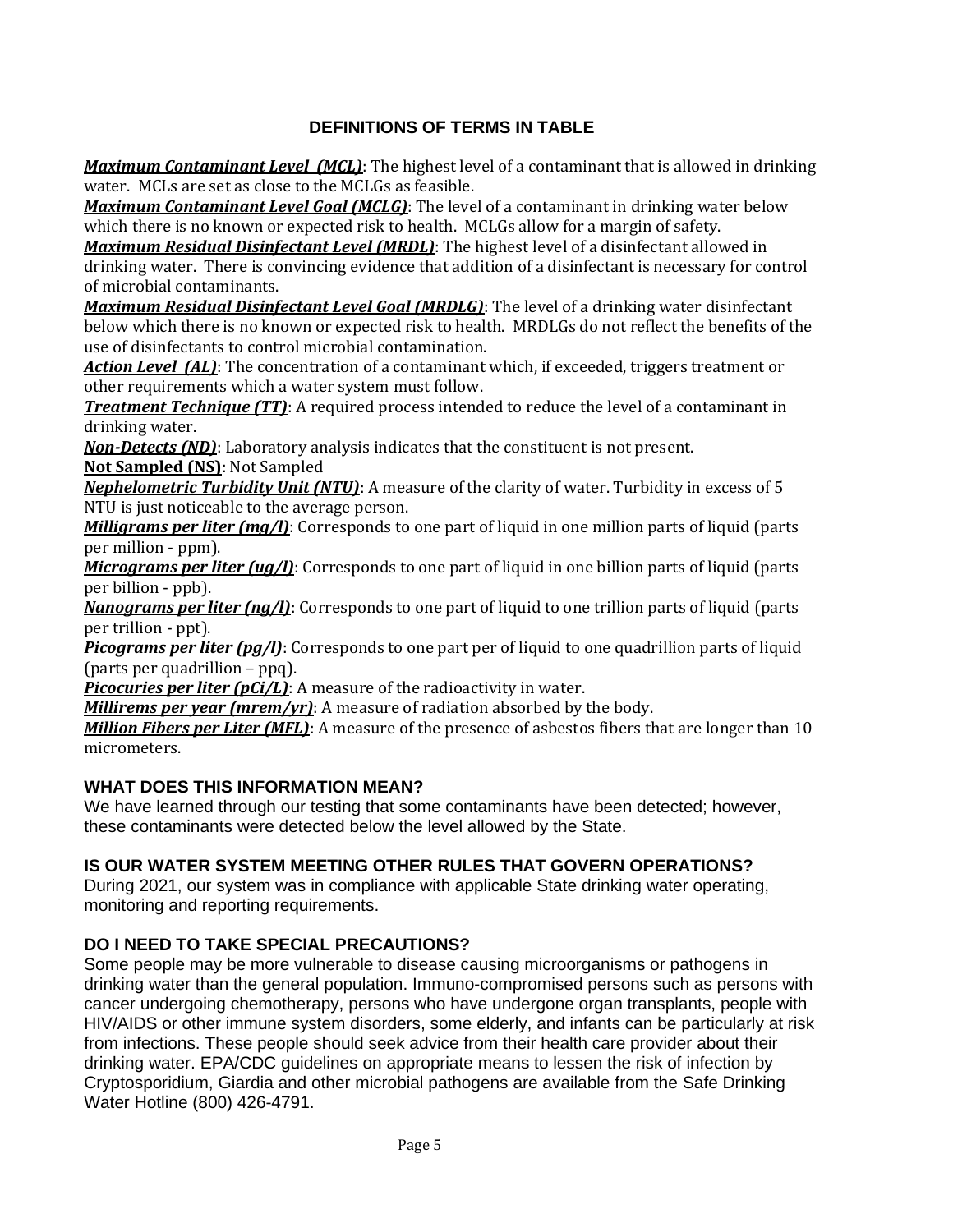## **INFORMATION ON FLUORIDE ADDITION**

This system is one of the many drinking water systems in New York State that provides drinking water with a controlled, low level of fluoride for consumer dental health protection. Fluoride is added to your water by the Village of Sodus before it is delivered to us. According to the United States Centers for Disease Control, fluoride is very effective in preventing cavities when present in drinking water at a properly controlled level**.** To ensure that the fluoride supplement in your water provides optimal dental protection, the Village of Sodus monitors fluoride on a daily basis to make sure fluoride is maintained at a target level of 0.7 mg/l. During 2021 monitoring showed that fluoride levels in your water were in the optimal range 85% of the time. None of the monitoring results showed fluoride at levels that approach the 2.2 mg/l MCL for fluoride.

## **WHY SAVE WATER AND HOW TO AVOID WASTING IT?**

Although our system has an adequate amount of water to meet present and future demands, there are a number of reasons why it is important to conserve water.

- Saving water saves energy and some of the costs associated with both of these necessities of life;
- Saving water reduces the cost of energy required to pump water and the need to construct costly new transmission mains, wells, pumping systems and water towers; and
- Saving water lessens the strain on the water system during a dry spell or drought, helping to avoid severe water use restrictions so that essential firefighting needs are met.

You can play a role in conserving water by becoming conscious of the amount of water your household is using, and by looking for ways to use less whenever you can. Conservation tips include:

- Automatic dishwashers use 4-6 gallons for every cycle, regardless of how many dishes are loaded. So get a run for your money and load it to capacity.
- Turn water off while shaving and/or brushing your teeth.
- Check every faucet in your home for leaks. Just a slow drip can waste 15 to 20 gallons a day. Fix it and you can save almost 6,000 gallons per year.
- Check your toilets for leaks by putting a few drops of food coloring in the tank, watch for a few minutes to see if the color shows up in the bowl. It is not uncommon to lose up to 100 gallons a day from one of these otherwise invisible toilet leaks. Fix it and you can save more than 30,000 gallons a year.
- Use your water meter to detect hidden leaks. Simply turn off all taps and water using appliances. Then check the meter after 15 minutes; if it moved, you have a leak.
- Replace older fixtures with water-saving devices.
- When washing your car, use a bucket for washing and turn on the hose only for rinsing.
- Take showers instead of baths.
- Curb lawn watering water your lawn only when necessary, and water between the hours of 8:00 p.m. - 10:00 a.m.
- Put a layer of mulch around trees and plants to hold water for your plants.
- If you have a swimming pool, fill it during the night when demands on power and water production systems are less.

## **SYSTEM IMPROVEMENTS**

The Authority continued to work on the distribution system maintenance program. This included flushing of dead end watermains, maintenance and painting of fire hydrants, monitoring the cross-connection back flow prevention program with three certified backflow testers, exercising